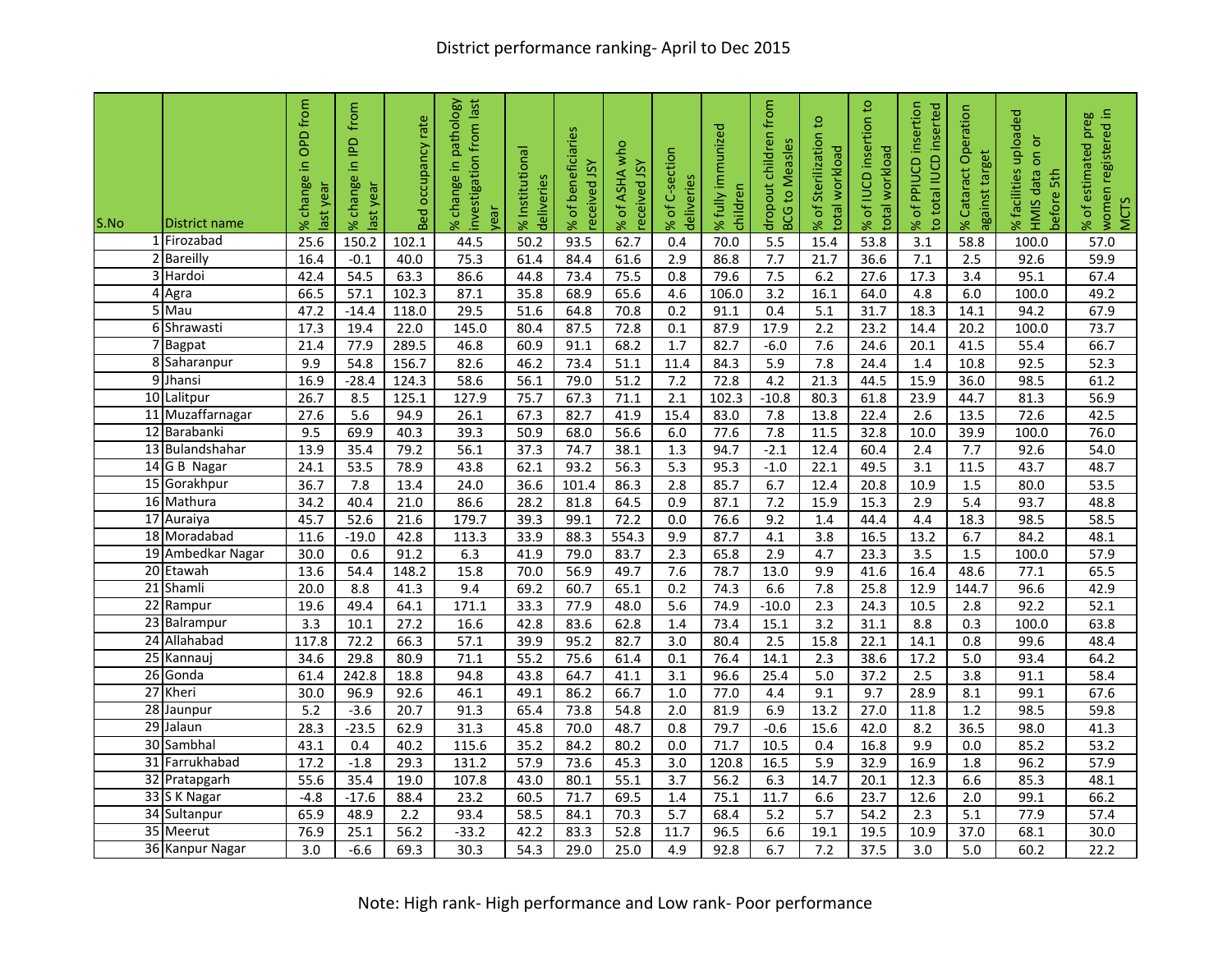## District performance ranking- April to Dec 2015

| S.No | District name            | OPD from<br>$\equiv$<br>change<br>ast year<br>$\%$ | from<br>으<br>$\equiv$<br>change<br>ast year<br>ৼ | rate<br>Occupancy<br>Bed | pathology<br>from last<br>investigation<br>$\equiv$<br>% change<br>yea | % Institutional<br>deliveries | of beneficiaries<br>ceived JSY<br>Se<br>ၑ | ASHA who<br>received JSY<br>đ<br>X | C-section<br>deliveries<br>% of | fully immunized<br>children<br>S | dropout children from<br>to Measles<br><b>BCG</b> | Sterilization to<br>workload<br>total<br>đ<br>S | % of IUCD insertion to<br>workload<br>total | insertion<br>total IUCD inserted<br>PPIUCD<br>đ<br>$\overline{5}$<br>S | % Cataract Operation<br>against target | uploaded<br>ŏ<br>δ<br>% facilities<br>HMIS data<br>5th<br>before | women registered in<br>preg<br>estimated<br><b>MCTS</b><br>% of |
|------|--------------------------|----------------------------------------------------|--------------------------------------------------|--------------------------|------------------------------------------------------------------------|-------------------------------|-------------------------------------------|------------------------------------|---------------------------------|----------------------------------|---------------------------------------------------|-------------------------------------------------|---------------------------------------------|------------------------------------------------------------------------|----------------------------------------|------------------------------------------------------------------|-----------------------------------------------------------------|
|      | 37 Mainpuri              | 21.4                                               | 10.4                                             | 87.3                     | 82.2                                                                   | 41.3                          | 95.4                                      | 61.0                               | 0.1                             | 91.8                             | $-11.5$                                           | 4.4                                             | 56.1                                        | 5.1                                                                    | 2.3                                    | 93.7                                                             | 46.0                                                            |
|      | 38 Hamirpur              | 18.5                                               | $-11.0$                                          | 142.1                    | 84.6                                                                   | 74.9                          | 89.8                                      | 51.5                               | 1.2                             | 77.6                             | $-20.5$                                           | 11.5                                            | 15.7                                        | 3.6                                                                    | 56.0                                   | 86.8                                                             | 62.3                                                            |
|      | 39 Deoria                | 49.5                                               | 110.0                                            | 3.3                      | 43.9                                                                   | 49.9                          | 74.8                                      | 77.3                               | 2.9                             | 87.6                             | $-6.9$                                            | 5.7                                             | 44.2                                        | 0.9                                                                    | 0.6                                    | 65.5                                                             | 50.1                                                            |
| 40   | Rae Bareli               | 34.4                                               | 18.3                                             | 24.2                     | $-6.4$                                                                 | 46.5                          | 72.3                                      | 71.2                               | 5.0                             | 84.8                             | 1.1                                               | 6.5                                             | 28.9                                        | 10.4                                                                   | 7.8                                    | 98.3                                                             | 46.3                                                            |
|      | 41 Etah                  | 10.8                                               | 18.8                                             | 17.8                     | 95.0                                                                   | 31.2                          | 66.6                                      | 49.7                               | 0.3                             | 84.5                             | 5.0                                               | 2.5                                             | 21.0                                        | 21.8                                                                   | 19.5                                   | 100.0                                                            | 67.9                                                            |
|      | 42 Maharajganj           | 64.4                                               | 18.2                                             | 14.0                     | 2.7                                                                    | 45.3                          | 79.0                                      | 78.1                               | 0.3                             | 69.8                             | 4.3                                               | 14.5                                            | 33.3                                        | 9.5                                                                    | 4.6                                    | 82.3                                                             | 59.4                                                            |
|      | 43 Hathras               | 9.0                                                | 3.7                                              | 52.4                     | $-8.5$                                                                 | 47.9                          | 95.0                                      | 69.7                               | 0.6                             | 89.1                             | 4.5                                               | 5.4                                             | 53.6                                        | 0.4                                                                    | 0.6                                    | 89.2                                                             | 61.2                                                            |
|      | 44 Hapur                 | 8.3                                                | 23.8                                             | $\overline{3.4}$         | 487.4                                                                  | 17.6                          | 91.2                                      | 71.8                               | 0.0                             | 61.1                             | $\overline{3.0}$                                  | 13.4                                            | 15.8                                        | 10.4                                                                   | 3.1                                    | 0.0                                                              | 41.4                                                            |
|      | 45 Mirzapur              | 14.1                                               | 10.1                                             | 67.7                     | 36.5                                                                   | $55.\overline{7}$             | 83.9                                      | 55.3                               | 4.8                             | 75.4                             | 0.9                                               | 12.1                                            | 45.8                                        | 8.1                                                                    | 1.3                                    | 85.6                                                             | 47.4                                                            |
|      | 46 C S M Nagar           | $-11.5$                                            | $-25.6$                                          | 38.0                     | 52.7                                                                   | 40.6                          | 98.1                                      | 91.8                               | 0.3                             | 105.6                            | 4.2                                               | 5.3                                             | 25.4                                        | 2.9                                                                    | 1.4                                    | 86.8                                                             | 86.6                                                            |
|      | 47 Sonbhadra             | 3.8                                                | $-18.0$                                          | 30.1                     | 64.2                                                                   | 47.4                          | 89.0                                      | 70.6                               | 0.1                             | 78.9                             | 1.6                                               | 8.1                                             | 16.8                                        | 1.0                                                                    | 2.7                                    | 100.0                                                            | 60.2                                                            |
|      | 48 S R Nagar             | 12.5                                               | 37.7                                             | 76.4                     | 25.3                                                                   | 43.9                          | 85.3                                      | 84.5                               | 0.1                             | 73.2                             | $-2.6$                                            | 16.1                                            | 26.0                                        | 13.4                                                                   | 10.2                                   | 71.3                                                             | 54.9                                                            |
|      | 49 Shahjahanpur          | 22.7                                               | 20.9                                             | 194.2                    | 31.0                                                                   | 37.3                          | 89.4                                      | 66.1                               | 0.9                             | 80.4                             | 6.5                                               | 4.7                                             | 23.2                                        | 7.4                                                                    | 8.0                                    | 100.0                                                            | 47.7                                                            |
|      | 50 Kaushambi             | 59.6                                               | $-18.9$                                          | 15.1                     | 80.8                                                                   | 63.3                          | 79.9                                      | 56.3                               | 0.6                             | 79.3                             | 10.0                                              | 14.2                                            | 19.4                                        | 7.0                                                                    | 9.5                                    | 96.3                                                             | 67.2                                                            |
|      | 51 Mahoba<br>52 Varanasi | 5.8                                                | $-6.1$                                           | 46.3                     | 5.7                                                                    | 51.4                          | 95.4                                      | 24.2<br>74.7                       | 2.3                             | 187.2                            | $-13.7$                                           | 31.5                                            | 33.7                                        | 14.9                                                                   | 0.0                                    | 100.0                                                            | 49.5                                                            |
|      | 53 Ghazipur              | 14.0<br>21.8                                       | $-2.5$<br>12.3                                   | 46.9<br>34.2             | 71.5<br>21.7                                                           | 33.9<br>37.5                  | 80.5<br>80.2                              | 68.1                               | 8.1<br>1.4                      | 59.7<br>96.7                     | 7.3<br>8.6                                        | 23.7<br>6.0                                     | 23.4<br>20.7                                | 7.3<br>22.5                                                            | 3.0<br>6.2                             | 81.1<br>67.9                                                     | 39.8<br>54.3                                                    |
|      | 54 Pilibhit              |                                                    | 14.8                                             | 93.4                     | 23.6                                                                   | 49.3                          | 79.4                                      | 66.2                               | 1.5                             | 76.4                             | $-9.3$                                            | 8.6                                             | 17.7                                        | 7.1                                                                    | 1.4                                    | 92.4                                                             | 48.5                                                            |
|      | 55 Basti                 | 16.6<br>6.5                                        | $-20.4$                                          | 23.6                     | 23.1                                                                   | 50.7                          | 77.0                                      | 64.7                               | 4.3                             | 75.4                             | 11.8                                              | 5.0                                             | 38.4                                        | 3.9                                                                    | 11.0                                   | 62.8                                                             | 51.6                                                            |
|      | 56 J P Nagar             | 16.9                                               | $-53.0$                                          | 25.4                     | 105.9                                                                  | 32.6                          | 66.7                                      | 64.1                               | 0.0                             | 76.7                             | 8.8                                               | 0.0                                             | 19.2                                        | 24.3                                                                   | 10.6                                   | 70.4                                                             | 48.1                                                            |
|      | 57 Ballia                | 29.1                                               | 20.6                                             | 11.5                     | 98.3                                                                   | 39.6                          | 46.4                                      | 34.8                               | 1.1                             | 66.7                             | 0.5                                               | 7.4                                             | 19.2                                        | 12.9                                                                   | 0.0                                    | 100.0                                                            | 58.3                                                            |
|      | 58 Sitapur               | 16.1                                               | 18.6                                             | 30.4                     | 25.0                                                                   | 55.2                          | 80.5                                      | 59.0                               | 0.8                             | 86.0                             | 2.6                                               | 9.1                                             | 14.4                                        | 32.2                                                                   | 3.1                                    | 66.5                                                             | 70.2                                                            |
|      | 59 Aligarh               | 21.5                                               | $-7.9$                                           | 96.6                     | 17.9                                                                   | 50.9                          | 62.3                                      | 61.2                               | 0.8                             | 81.5                             | 4.9                                               | 4.0                                             | 26.6                                        | 15.2                                                                   | 3.9                                    | 87.1                                                             | 39.4                                                            |
|      | 60 Azamgarh              | $-24.7$                                            | $-16.0$                                          | 12.1                     | 129.9                                                                  | 62.3                          | 86.9                                      | 74.4                               | 1.4                             | 83.9                             | $-0.9$                                            | 15.6                                            | 17.4                                        | 17.8                                                                   | 4.8                                    | 88.0                                                             | 52.1                                                            |
|      | 61 Fatehpur              | 15.2                                               | 17.6                                             | 12.9                     | 40.1                                                                   | 42.4                          | 72.3                                      | 60.8                               | 2.7                             | 82.5                             | $\overline{5.5}$                                  | $\overline{5.3}$                                | 13.2                                        | 12.8                                                                   | 0.3                                    | 31.1                                                             | 46.1                                                            |
|      | 62 Lucknow               | 31.9                                               | $-44.0$                                          | 53.3                     | 28.7                                                                   | 37.6                          | 52.8                                      | 23.5                               | 24.5                            | 95.6                             | 15.0                                              | 10.5                                            | 18.3                                        | 33.9                                                                   | 19.9                                   | 55.2                                                             | 29.5                                                            |
|      | 63 Ghaziabad             | 28.0                                               | 273.0                                            | 114.7                    | 56.7                                                                   | 17.2                          | 57.7                                      | 25.3                               | 7.9                             | 72.7                             | $-12.3$                                           | 7.9                                             | 20.6                                        | 17.7                                                                   | 10.0                                   | 36.8                                                             | 20.5                                                            |
|      | $\overline{64}$ Unnav    | 22.2                                               | 26.6                                             | 64.0                     | $-57.9$                                                                | 38.9                          | 77.0                                      | 38.0                               | 1.3                             | 67.0                             | 0.9                                               | 5.8                                             | 36.7                                        | 6.0                                                                    | 5.4                                    | 84.0                                                             | 63.9                                                            |
|      | 65 Budaun                | 14.4                                               | 7.5                                              | 36.9                     | 46.1                                                                   | 48.4                          | 88.4                                      | 67.8                               | 1.1                             | 81.6                             | 12.1                                              | 3.6                                             | 12.7                                        | 28.9                                                                   | 1.2                                    | 60.7                                                             | 53.3                                                            |
|      | 66 Chitrakoot            | 1.6                                                | 16.2                                             | 38.9                     | 6.6                                                                    | 64.6                          | 68.2                                      | 58.4                               | 1.7                             | 83.3                             | 4.8                                               | 27.6                                            | 27.4                                        | 1.7                                                                    | 0.0                                    | 39.0                                                             | 69.7                                                            |
|      | 67 Siddharth Nagar       | 14.1                                               | 44.0                                             | 30.2                     | 6.6                                                                    | 38.9                          | 49.8                                      | 48.4                               | 0.8                             | 85.6                             | 7.4                                               | 3.5                                             | 25.8                                        | 0.7                                                                    | 3.3                                    | 91.6                                                             | 51.0                                                            |
|      | 68 Faizabad              | 5.3                                                | $-5.3$                                           | 42.7                     | 9.3                                                                    | 51.4                          | 55.9                                      | 49.2                               | 4.2                             | 77.3                             | 1.2                                               | 4.8                                             | 19.7                                        | 10.8                                                                   | 2.0                                    | 99.7                                                             | 34.9                                                            |
|      | 69 Bijnor                | 19.3                                               | 7.5                                              | $4.6\,$                  | 60.7                                                                   | 52.3                          | 71.6                                      | 47.7                               | 5.5                             | 70.7                             | 3.4                                               | 5.5                                             | 36.2                                        | 4.1                                                                    | 4.5                                    | 79.4                                                             | 28.0                                                            |
|      | 70 Bahraich              | $-32.0$                                            | $-11.3$                                          | 20.2                     | 29.5                                                                   | 50.6                          | 71.3                                      | 47.0                               | 3.7                             | 76.1                             | 26.7                                              | 4.0                                             | 8.8                                         | 5.4                                                                    | 1.2                                    | 78.4                                                             | 50.3                                                            |
|      | 71 Banda                 | 4.8                                                | 0.5                                              | 32.2                     | 20.3                                                                   | 60.9                          | 79.2                                      | 49.0                               | $0.0\,$                         | 78.3                             | 0.3                                               | 10.2                                            | 25.6                                        | 1.2                                                                    | 0.2                                    | 81.6                                                             | 63.0                                                            |
|      | 72 Kans ganj             | 18.1                                               | 32.9                                             | 20.1                     | 49.6                                                                   | 45.2                          | 74.6                                      | 61.5                               | 0.3                             | 62.0                             | 18.3                                              | 3.3                                             | 14.8                                        | 29.5                                                                   | 10.7                                   | 83.2                                                             | 41.9                                                            |
|      | 73 Chandauli             | 8.1                                                | $-20.5$                                          | 3.2                      | 57.2                                                                   | 38.2                          | 74.0                                      | 74.9                               | 0.4                             | 76.0                             | $-3.9$                                            | 9.0                                             | 12.6                                        | 1.0                                                                    | 1.1                                    | 31.8                                                             | 49.4                                                            |
|      | 74 Kushinagar            | 8.2                                                | $-15.3$                                          | $\overline{3.9}$         | 19.6                                                                   | 35.4                          | 68.5                                      | 60.2                               | 2.1                             | 78.3                             | 1.8                                               | 0.9                                             | 10.8                                        | 27.5                                                                   | 2.1                                    | 73.2                                                             | 41.2                                                            |
|      | 75 Kanpur Dehat          | 40.6                                               | 15.4                                             | 16.3                     | 15.0                                                                   | 38.5                          | 61.9                                      | 39.9                               | 0.3                             | 64.7                             | 11.2                                              | 3.5                                             | 36.0                                        | 2.7                                                                    | 2.2                                    | 88.6                                                             | 60.4                                                            |

Note: High rank- High performance and Low rank- Poor performance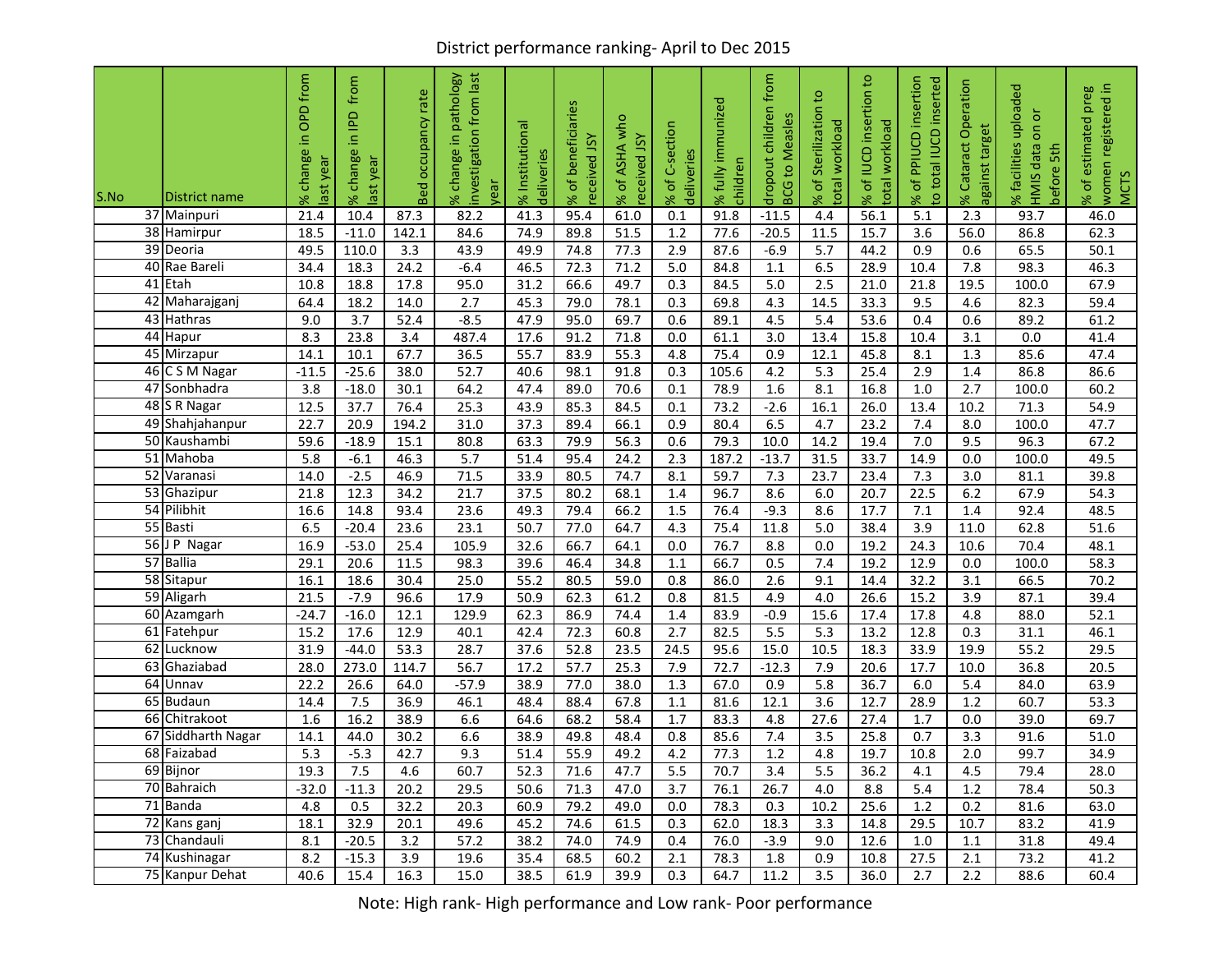| S.No | District name           | children registered in<br>estimated<br><b>MCTS</b><br>đ<br>۶Ś | RCH flexi pool against<br>% of Budget utilized<br><b>Jund</b> available | available<br>% of Budget utilized<br>Mission flexi pool<br>against fund | ᄒ<br>available<br>utilized<br>% of Budget<br>against fund | utilized<br>NUHM against fund<br><b>Budget</b><br>available<br>ъ<br>৯ং | against fund available<br>National programme<br>% of Budget utilized | progress against work<br>completed/in<br>construction<br>sanctioned<br>works<br>% of | available<br>utilized in<br>construction work<br>against fund<br>% Budget | of ins<br>Rate of change<br>del rate | dentified as HRP<br>pregnancy<br>đ<br>Se | % received full ANC (3<br>ANC) | reported per 1000<br>Maternal death<br>death<br>expected | tscore | ank of (tscore) | District performance |
|------|-------------------------|---------------------------------------------------------------|-------------------------------------------------------------------------|-------------------------------------------------------------------------|-----------------------------------------------------------|------------------------------------------------------------------------|----------------------------------------------------------------------|--------------------------------------------------------------------------------------|---------------------------------------------------------------------------|--------------------------------------|------------------------------------------|--------------------------------|----------------------------------------------------------|--------|-----------------|----------------------|
|      | 1 Firozabad             | 53.4                                                          | 61.8                                                                    | 26.9                                                                    | 58.1                                                      | 49.3                                                                   | 38.0                                                                 | 100.0                                                                                | 57.1                                                                      | 58.2                                 | 0.6                                      | 72.1                           | 51.7                                                     | 106    | 75              | <b>Best</b>          |
|      | $\overline{2}$ Bareilly | 57.0                                                          | 62.5                                                                    | 42.0                                                                    | 42.1                                                      | 77.4                                                                   | 53.6                                                                 | 100.0                                                                                | 77.0                                                                      | 52.1                                 | $1.2$                                    | 65.9                           | 28.4                                                     | 104    | 74              | <b>Best</b>          |
|      | 3 Hardoi                | 53.2                                                          | 63.7                                                                    | 37.0                                                                    | 104.0                                                     | 37.6                                                                   | 22.2                                                                 | 97.8                                                                                 | 44.8                                                                      | $\overline{2.5}$                     | 2.2                                      | 70.3                           | 33.2                                                     | 103    | 73              | <b>Best</b>          |
|      | 4 Agra                  | 45.1                                                          | 56.9                                                                    | 35.2                                                                    | 47.2                                                      | 45.5                                                                   | 14.9                                                                 | 100.0                                                                                | 64.3                                                                      | 13.1                                 | 1.3                                      | 69.4                           | 356.0                                                    | 100    | 70.5            | <b>Best</b>          |
|      | 5 Mau                   | 55.6                                                          | 57.5                                                                    | 30.4                                                                    | 39.6                                                      | 46.1                                                                   | 27.1                                                                 | 100.0                                                                                | 100.0                                                                     | 62.7                                 | 2.3                                      | 74.1                           | 0.0                                                      | 100    | 70.5            | <b>Best</b>          |
|      | 6 Shrawasti             | 42.8                                                          | 55.7                                                                    | 28.0                                                                    | 59.4                                                      | 34.7                                                                   | 33.2                                                                 | 100.0                                                                                | 100.0                                                                     | 13.6                                 | 1.4                                      | 53.1                           | 21.5                                                     | 100    | 70.5            | <b>Best</b>          |
|      | 7Bagpat                 | 68.2                                                          | 50.0                                                                    | 28.9                                                                    | 40.1                                                      | 30.7                                                                   | 48.8                                                                 | 100.0                                                                                | 90.8                                                                      | 22.0                                 | 0.1                                      | 71.9                           | 193.5                                                    | 100    | 70.5            | <b>Best</b>          |
|      | 8 Saharanpur            | 40.5                                                          | 72.7                                                                    | 31.8                                                                    | 52.1                                                      | 42.6                                                                   | 45.4                                                                 | 100.0                                                                                | 100.0                                                                     | 19.0                                 | 1.3                                      | 61.3                           | 47.6                                                     | 99     | 67.5            |                      |
|      | 9 Jhansi                | 48.0                                                          | 55.8                                                                    | 38.6                                                                    | 40.3                                                      | 34.1                                                                   | 40.4                                                                 | 100.0                                                                                | 72.4                                                                      | 28.7                                 | 1.7                                      | 62.2                           | 349.4                                                    | 99     | 67.5            |                      |
|      | 10 Lalitpur             | 48.6                                                          | 59.5                                                                    | 19.5                                                                    | 27.9                                                      | 30.9                                                                   | 25.6                                                                 | 100.0                                                                                | 100.0                                                                     | 1.0                                  | 1.0                                      | 84.6                           | 306.7                                                    | 98     | 66              |                      |
|      | 11 Muzaffarnagar        | 36.3                                                          | 66.5                                                                    | 30.6                                                                    | 70.4                                                      | 43.6                                                                   | 42.4                                                                 | 100.0                                                                                | 96.3                                                                      | 34.1                                 | 0.5                                      | 86.3                           | 12.2                                                     | 96     | 65              |                      |
|      | 12 Barabanki            | 52.9                                                          | 52.2                                                                    | 23.6                                                                    | 28.4                                                      | 40.0                                                                   | 24.1                                                                 | 100.0                                                                                | 93.5                                                                      | 7.2                                  | 5.1                                      | 62.2                           | 37.9                                                     | 95     | 64              |                      |
|      | 13 Bulandshahar         | 52.8                                                          | 63.3                                                                    | 29.4                                                                    | 73.0                                                      | 68.8                                                                   | 56.5                                                                 | 100.0                                                                                | 19.7                                                                      | 14.6                                 | 0.4                                      | 66.5                           | 70.0                                                     | 94     | 62.5            |                      |
|      | 14 G B Nagar            | 24.5                                                          | 57.2                                                                    | 40.1                                                                    | 61.1                                                      | 43.4                                                                   | 30.6                                                                 | 100.0                                                                                | 100.0                                                                     | $-0.8$                               | 0.5                                      | 63.0                           | 0.0                                                      | 94     | 62.5            |                      |
|      | 15 Gorakhpur            | 45.1                                                          | 73.7                                                                    | 35.4                                                                    | 76.6                                                      | 60.9                                                                   | 18.0                                                                 | 100.0                                                                                | 92.3                                                                      | 1.3                                  | 0.8                                      | 72.0                           | 2.7                                                      | 93     | 60.5            |                      |
|      | 16 Mathura              | 43.1                                                          | 66.6                                                                    | 35.3                                                                    | 67.4                                                      | 47.5                                                                   | 44.1                                                                 | 100.0                                                                                | 90.9                                                                      | 2.6                                  | 0.1                                      | 84.1                           | 122.6                                                    | 93     | 60.5            |                      |
|      | 17 Auraiya              | 43.8                                                          | 56.2                                                                    | 29.9                                                                    | 31.2                                                      | 17.4                                                                   | 27.2                                                                 | 71.4                                                                                 | 78.3                                                                      | 0.3                                  | 0.1                                      | 74.9                           | 125.0                                                    | 91     | 58.5            |                      |
|      | 18 Moradabad            | 38.6                                                          | 61.2                                                                    | 28.8                                                                    | 62.0                                                      | 38.4                                                                   | 43.9                                                                 | 100.0                                                                                | 98.9                                                                      | 57.4                                 | 0.1                                      | 69.5                           | 24.2                                                     | 91     | 58.5            |                      |
|      | 19 Ambedkar Nagar       | 49.1                                                          | 60.6                                                                    | 21.1                                                                    | 68.4                                                      | 53.9                                                                   | 35.9                                                                 | 100.0                                                                                | 89.4                                                                      | 1.4                                  | $\overline{0.9}$                         | 76.3                           | 101.4                                                    | 90     | 56.5            |                      |
|      | 20 Etawah               | 43.7                                                          | 45.6                                                                    | 26.3                                                                    | 58.9                                                      | 21.2                                                                   | 17.6                                                                 | 100.0                                                                                | 62.9                                                                      | 8.1                                  | 1.2                                      | 56.8                           | 400.0                                                    | 90     | 56.5            |                      |
|      | 21 Shamli               | 27.4                                                          | 65.6                                                                    | 25.8                                                                    | 62.6                                                      | 29.5                                                                   | 45.4                                                                 | 100.0                                                                                | 100.0                                                                     | 213.0                                | 0.2                                      | 68.4                           | 144.6                                                    | 89     | 55              |                      |
|      | 22 Rampur               | 60.7                                                          | 62.2                                                                    | 29.5                                                                    | 45.9                                                      | 46.2                                                                   | 44.6                                                                 | 100.0                                                                                | 95.9                                                                      | 6.1                                  | 0.4                                      | 67.1                           | $\frac{16.5}{ }$                                         | 88     | 52.5            |                      |
|      | 23 Balrampur            | 43.1                                                          | 58.7                                                                    | 21.9                                                                    | 57.6                                                      | 41.4                                                                   | 44.7                                                                 | 92.9                                                                                 | 90.0                                                                      | 13.0                                 | 1.6                                      | 62.9                           | 169.3                                                    | 88     | 52.5            |                      |
|      | 24 Allahabad            | 31.7                                                          | 53.2                                                                    | $\overline{20.0}$                                                       | 59.6                                                      | 38.3                                                                   | 42.1                                                                 | 72.4                                                                                 | 39.2                                                                      | 17.9                                 | $\overline{0.2}$                         | 63.4                           | 46.0                                                     | 88     | 52.5            |                      |
|      | 25 Kannauj              | 36.2                                                          | 61.3                                                                    | 22.5                                                                    | 47.9                                                      | 26.5                                                                   | 46.8                                                                 | 100.0                                                                                | 84.6                                                                      | 55.4                                 | 0.1                                      | 47.6                           | $0.0\,$                                                  | 88     | 52.5            |                      |
|      | 26 Gonda                | 49.3                                                          | 51.6                                                                    | 23.9                                                                    | 35.0                                                      | 22.4                                                                   | 19.9                                                                 | 100.0                                                                                | 100.0                                                                     | 61.0                                 | 3.1                                      | 52.5                           | 2.6                                                      | 87     | 50              |                      |
|      | 27 Kheri                | 53.6                                                          | 52.1                                                                    | 29.7                                                                    | 20.8                                                      | 33.6                                                                   | 16.8                                                                 | 58.8                                                                                 | 42.6                                                                      | 12.5                                 | 0.5                                      | 59.8                           | 0.0                                                      | 86     | 49              |                      |
|      | 28 Jaunpur              | 36.1                                                          | 60.6                                                                    | 23.3                                                                    | 72.9                                                      | 33.4                                                                   | 26.8                                                                 | 100.0                                                                                | 87.5                                                                      | 66.0                                 | 0.2                                      | 76.3                           | 30.0                                                     | 85     | 46.5            |                      |
|      | 29 Jalaun               | 28.5                                                          | 55.3                                                                    | 25.2                                                                    | 62.5                                                      | 33.5                                                                   | 25.1                                                                 | 100.0                                                                                | 84.7                                                                      | 1.9                                  | 0.8                                      | 79.3                           | 84.3                                                     | 85     | 46.5            |                      |
|      | 30 Sambhal              | 37.6                                                          | 56.4                                                                    | 23.0                                                                    | 50.8                                                      | 57.0                                                                   | 50.1                                                                 | 100.0                                                                                | 100.0                                                                     | 4.6                                  | 0.2                                      | 74.1                           | 42.6                                                     | 85     | 46.5            |                      |
| 31   | Farrukhabad             | 36.7                                                          | 48.0                                                                    | 28.0                                                                    | 16.7                                                      | 47.1                                                                   | 24.6                                                                 | 100.0                                                                                | 91.6                                                                      | $-1.9$                               | 0.8                                      | 69.3                           | 7.5                                                      | 85     | 46.5            |                      |
|      | 32 Pratapgarh           | 26.1                                                          | 59.6                                                                    | 24.3                                                                    | 35.7                                                      | 38.5                                                                   | 34.2                                                                 | 100.0                                                                                | 87.5                                                                      | 0.9                                  | 0.6                                      | 80.7                           | 9.9                                                      | 84     | 43.5            |                      |
|      | 33 S K Nagar            | 49.0                                                          | 53.0                                                                    | 23.7                                                                    | 32.9                                                      | 48.9                                                                   | 17.6                                                                 | 100.0                                                                                | 98.7                                                                      | $-2.7$                               | 0.5                                      | 59.1                           | 201.8                                                    | 84     | 43.5            |                      |
|      | 34 Sultanpur            | 38.7                                                          | 60.0                                                                    | 22.1                                                                    | 42.8                                                      | 51.0                                                                   | 6.4                                                                  | 100.0                                                                                | 35.1                                                                      | 65.5                                 | 0.1                                      | 62.9                           | 3.9                                                      | 83     | 41              |                      |
|      | 35 Meerut               | 28.1                                                          | 44.9                                                                    | 19.5                                                                    | 62.3                                                      | 10.4                                                                   | 35.8                                                                 | 100.0                                                                                | 82.1                                                                      | $-35.3$                              | 0.4                                      | 68.3                           | 132.6                                                    | 83     | 41              |                      |
|      | 36 Kanpur Nagar         | 19.6                                                          | 55.5                                                                    | 28.9                                                                    | 51.2                                                      | 59.5                                                                   | 30.1                                                                 | 100.0                                                                                | 90.6                                                                      | 124.5                                | 0.4                                      | 77.0                           | 4.9                                                      | 83     | 41              |                      |